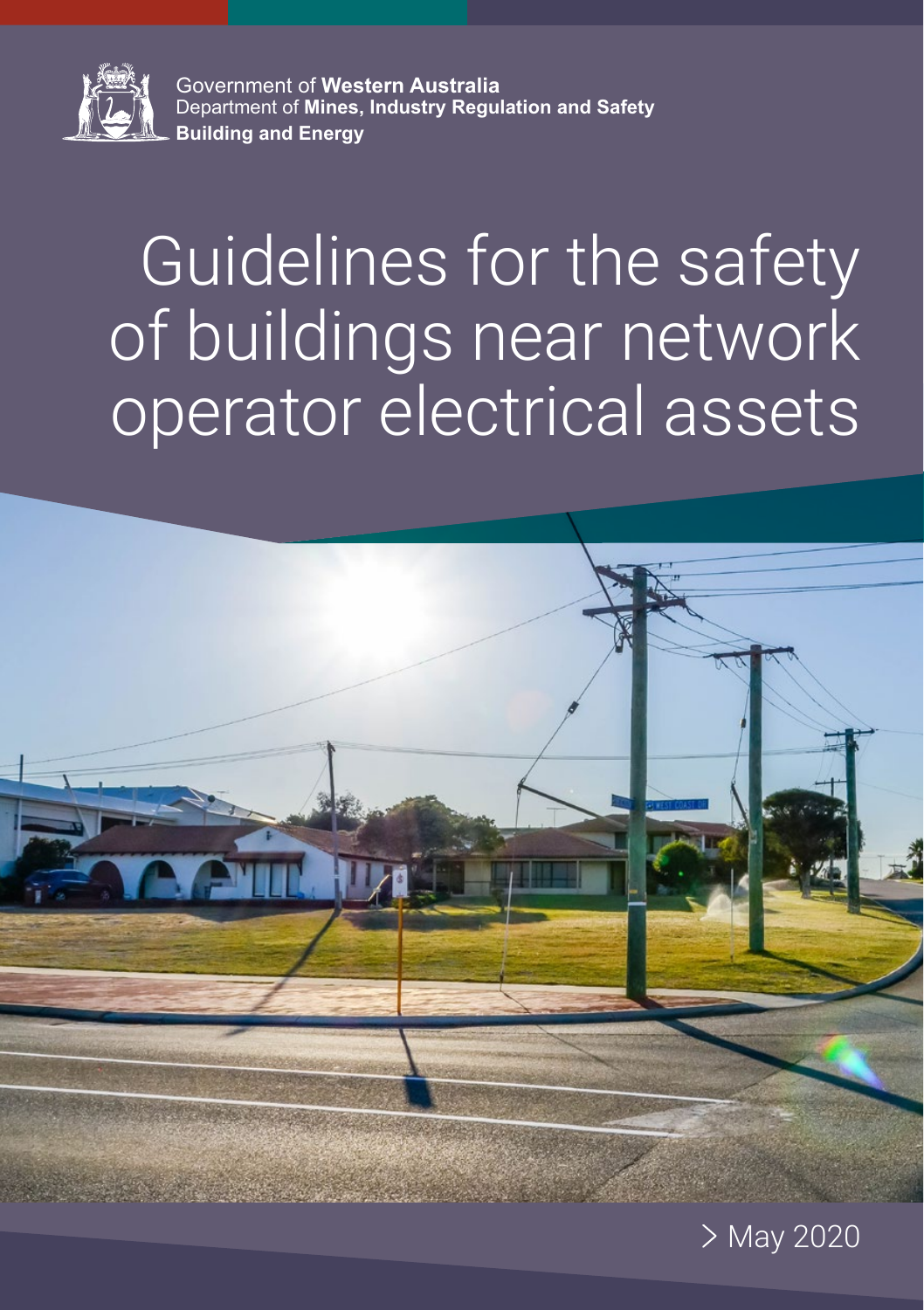# <span id="page-1-0"></span>**Preface**

These Guidelines for the safety of buildings near network operator assets are issued under Section 33AA of the *Electricity Act 1945*.

The risks and potential consequences of an electrical incident involving building encroachments too near network operator assets are significant, especially for high voltage. The danger justifies stringent safety design criteria for buildings to prevent injury to persons and major damage to electrical installations and buildings.

I strongly recommend compliance with the information set out in these guidelines.

 $\frac{1}{\sqrt{1-\frac{1}{1-\frac{1}{1-\frac{1}{1-\frac{1}{1-\frac{1}{1-\frac{1}{1-\frac{1}{1-\frac{1}{1-\frac{1}{1-\frac{1}{1-\frac{1}{1-\frac{1}{1-\frac{1}{1-\frac{1}{1-\frac{1}{1-\frac{1}{1-\frac{1}{1-\frac{1}{1-\frac{1}{1-\frac{1}{1-\frac{1}{1-\frac{1}{1-\frac{1}{1-\frac{1}{1-\frac{1}{1-\frac{1}{1-\frac{1}{1-\frac{1}{1-\frac{1}{1-\frac{1}{1-\frac{1}{1-\frac{1}{1-\frac{1}{1-\frac{1}{1-\frac{1}{1-\$ 

Saj Abdoolakhan Director of Energy Safety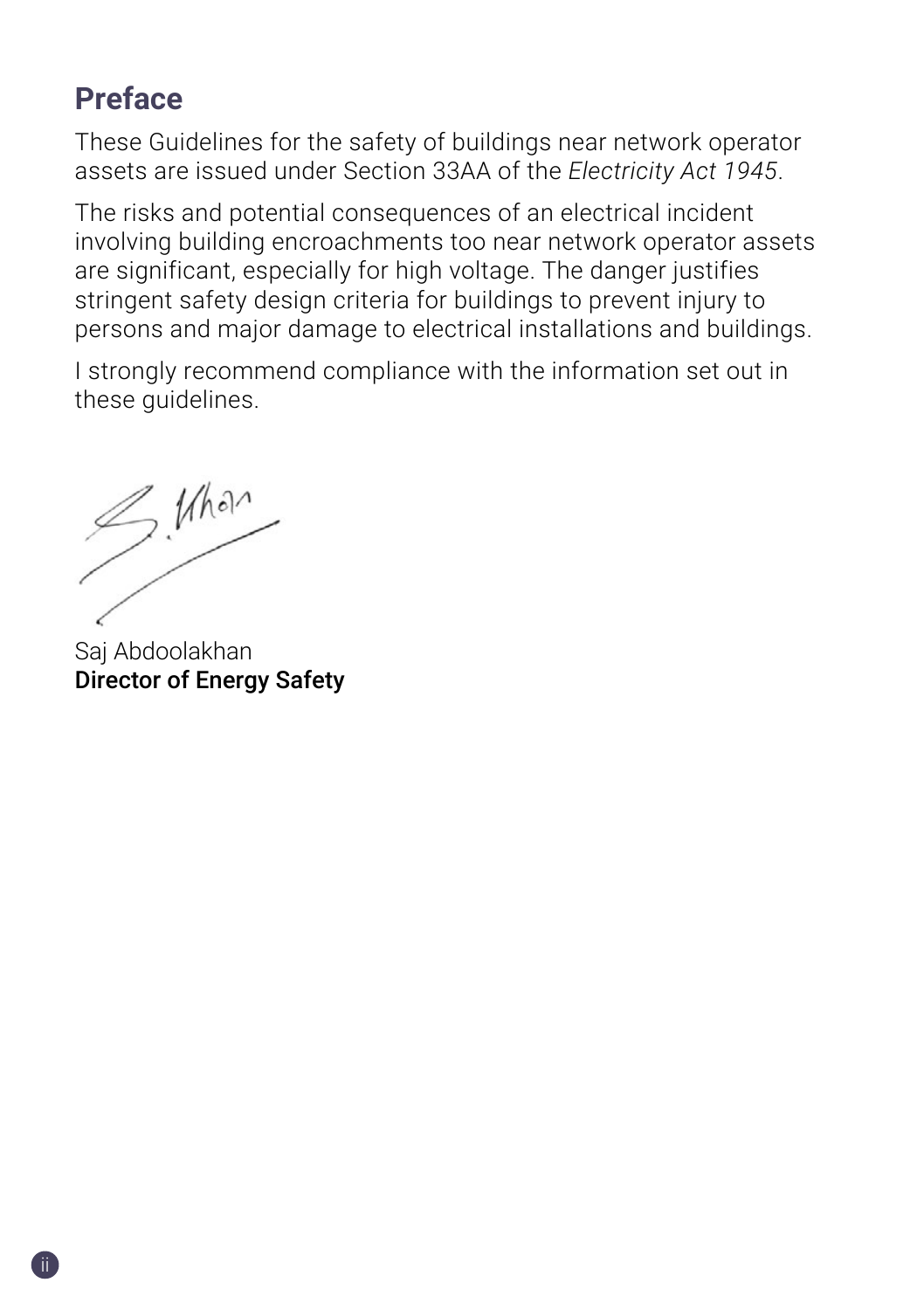# **Contents**

| 2.4 Consideration for construction and maintenance  8 |  |
|-------------------------------------------------------|--|
|                                                       |  |
|                                                       |  |
|                                                       |  |
|                                                       |  |
|                                                       |  |
|                                                       |  |
|                                                       |  |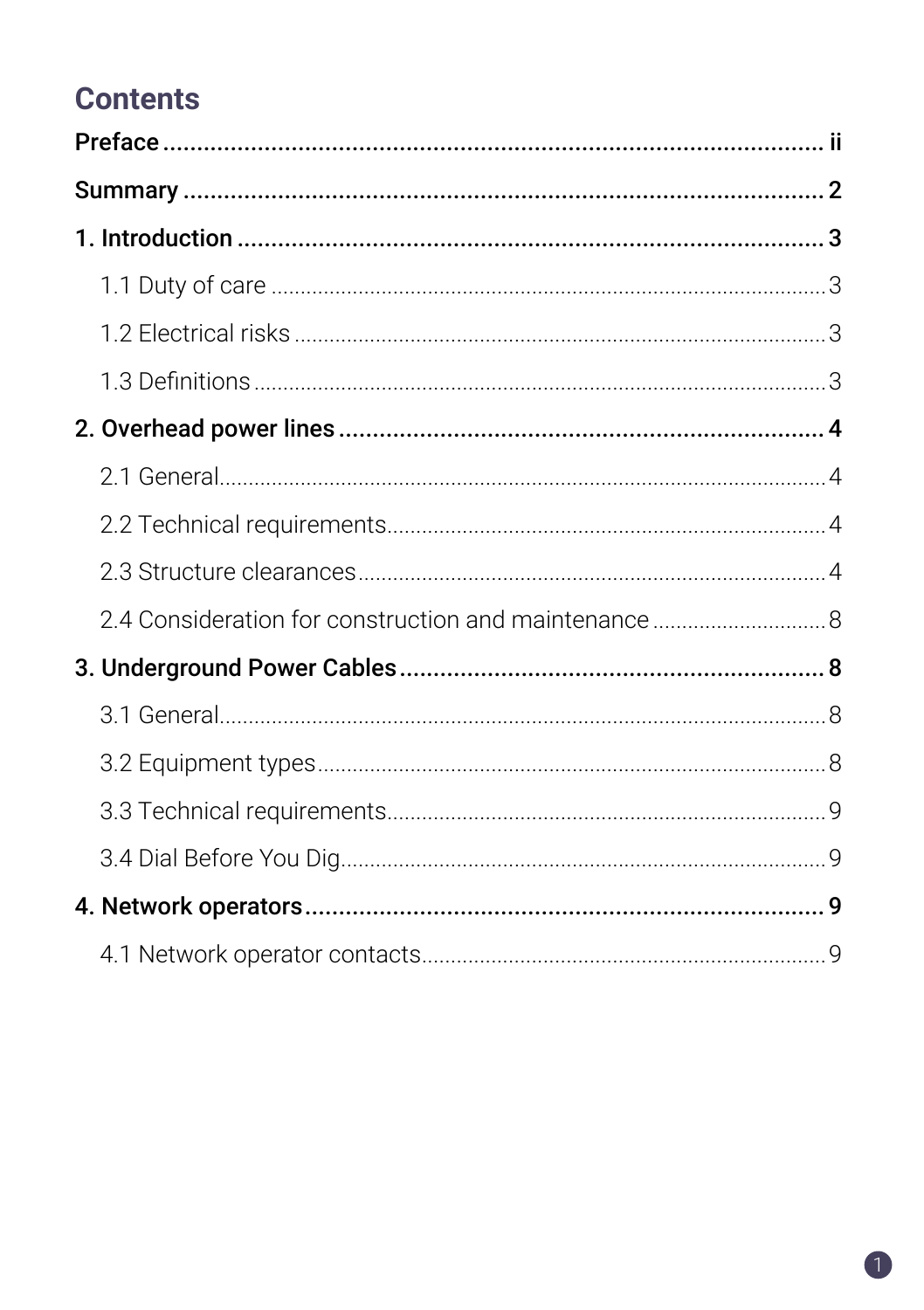# <span id="page-3-0"></span>**Summary**

- These guidelines have been produced to assist property owners, surveyors, planners, architects, builders and local governments to give due consideration to safe clearances from network operator overhead and underground electricity infrastructure when designing and planning buildings, signs and other structures.
- These guidelines complement, and should be read with, other related documents including (but not limited to):
	- ° The Electricity (Network Safety) Regulations 2015
	- ° Western Australian Electrical Requirements (WAER)
	- ° Relevant technical standards
	- ° *Occupational Safety and Health Act 1984* (OSH Act)
	- ° Occupational Safety and Health Regulations 1996 (OSH Regulations)
- Technical requirements for design and construction purposes are covered by legislation and technical standards and are not repeated in these guidelines.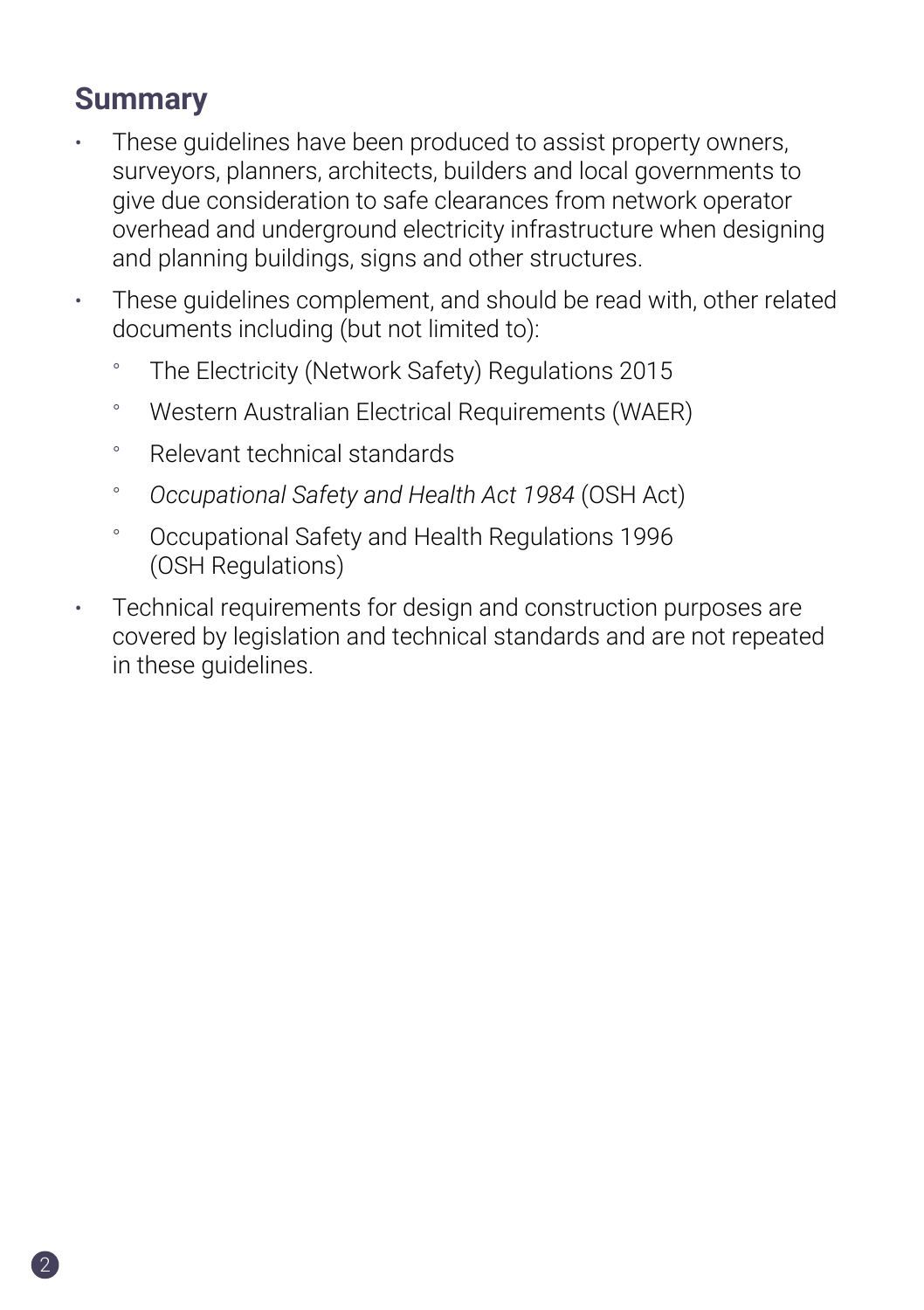# <span id="page-4-0"></span>**1. Introduction**

## **1.1 Duty of care**

The designers, constructors and owners of buildings share responsibility for the safety of people and property in relation to buildings sited near network operator electrical assets.

## **1.2 Electrical risks**

The most common risks of death or injury caused directly or indirectly by electricity are:

- electric shock:
- arcing, explosion or fire; and
- toxic materials released by burning and arcing associated with electrical equipment.

Electric shocks from electrical equipment may also lead to related injuries, including falls from ladders, scaffolds or other elevated work platforms. Other shock related injuries or illnesses may include muscle spasms, palpitations, nausea, vomiting, collapse and unconsciousness.

Under occupational safety and health legislation, the responsible person has the primary duty to ensure, so far as is reasonably practicable, that workers and other persons at the workplace are not exposed to electrical risks. This duty requires eliminating or minimising and managing these risks.

## **1.3 Definitions**

For the purposes of these guidelines:

**Responsible person** is the person responsible for the safety of people and property in relation to the surveying, planning, designing, building management and conduct of undertakings at those properties. The OSH Act and the OSH Regulations establish duties upon a number of persons in respect to workplaces.

Network operator means a person who is a network operator under the Electricity (Network Safety) Regulations 2015.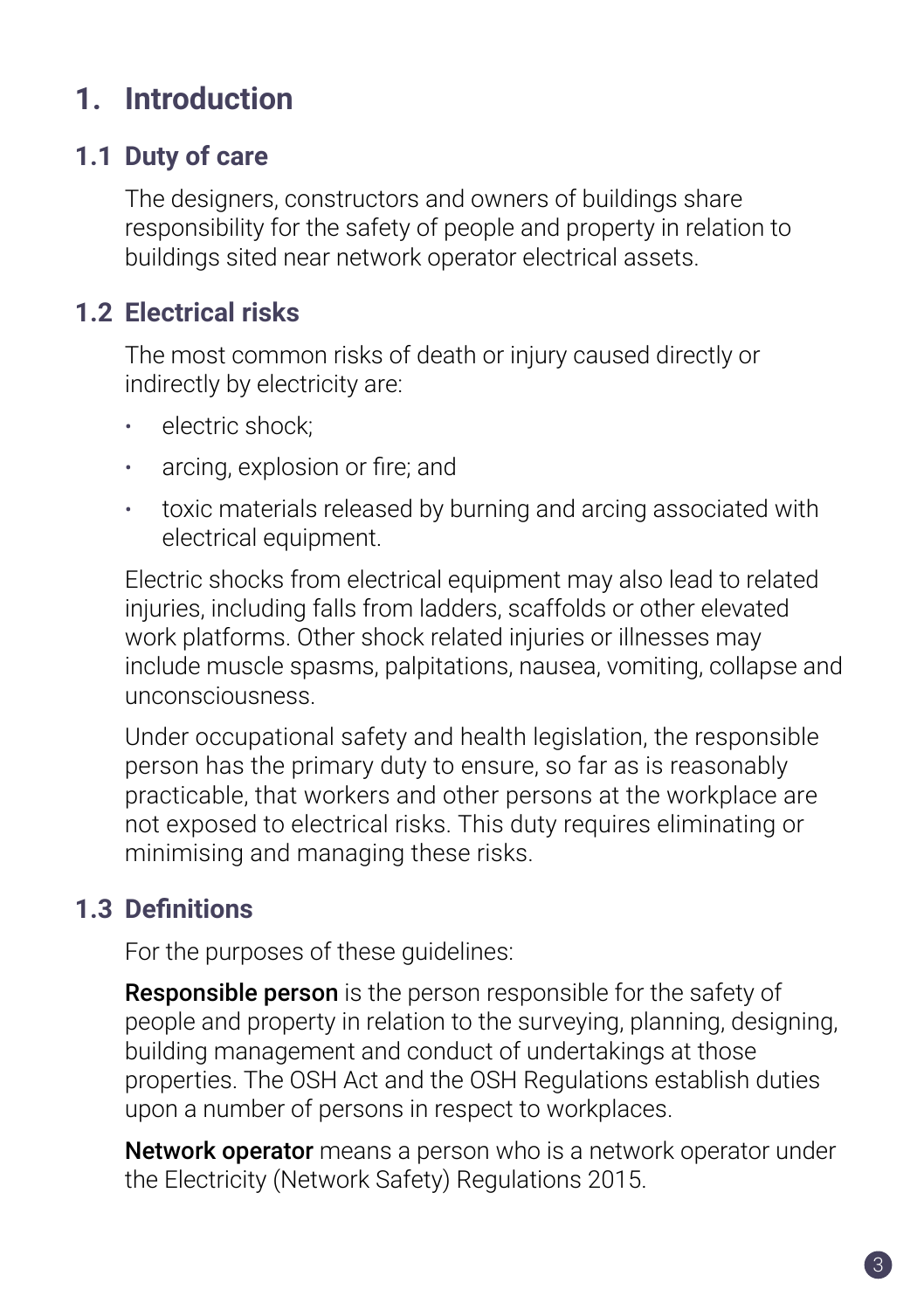# <span id="page-5-0"></span>**2. Overhead power lines**

#### **2.1 General**

Overhead power lines are predominately located in the road reserve. However, there are locations where power lines have been lawfully placed on private land, and they remain the property of the network operator. The network operator owner is deemed to have right of access to these assets.

Certain power lines may exist within a land easement taken out over a property by a network operator. Where an easement exists, it is incumbent on the responsible person to consult with and gain approval from the network operator for any activity within the easement.

#### **2.2 Technical requirements**

Clearances to overhead power lines are governed by their operating voltage. The table in section 2.3 of these guidelines provides the minimum separation for the voltages commonly used. The clearance measurement is from the overhead cable, wire or conductor.

Clearance must be maintained at all times. Therefore, sag and sway of power line conductors, particularly mid-way between power poles, needs to be considered in addition to the distances listed. Sag and sway are influenced by varying weather conditions of wind and temperature, electrical power loading on power lines and the span length between power poles. Sag and sway may require a case by case consideration as determined by the network operator.

#### **2.3 Structure clearances**

The minimum clearance from the overhead power line wires to any building or structure is shown in the following diagram. It is common for power lines to have multiple voltage circuits on a single pole.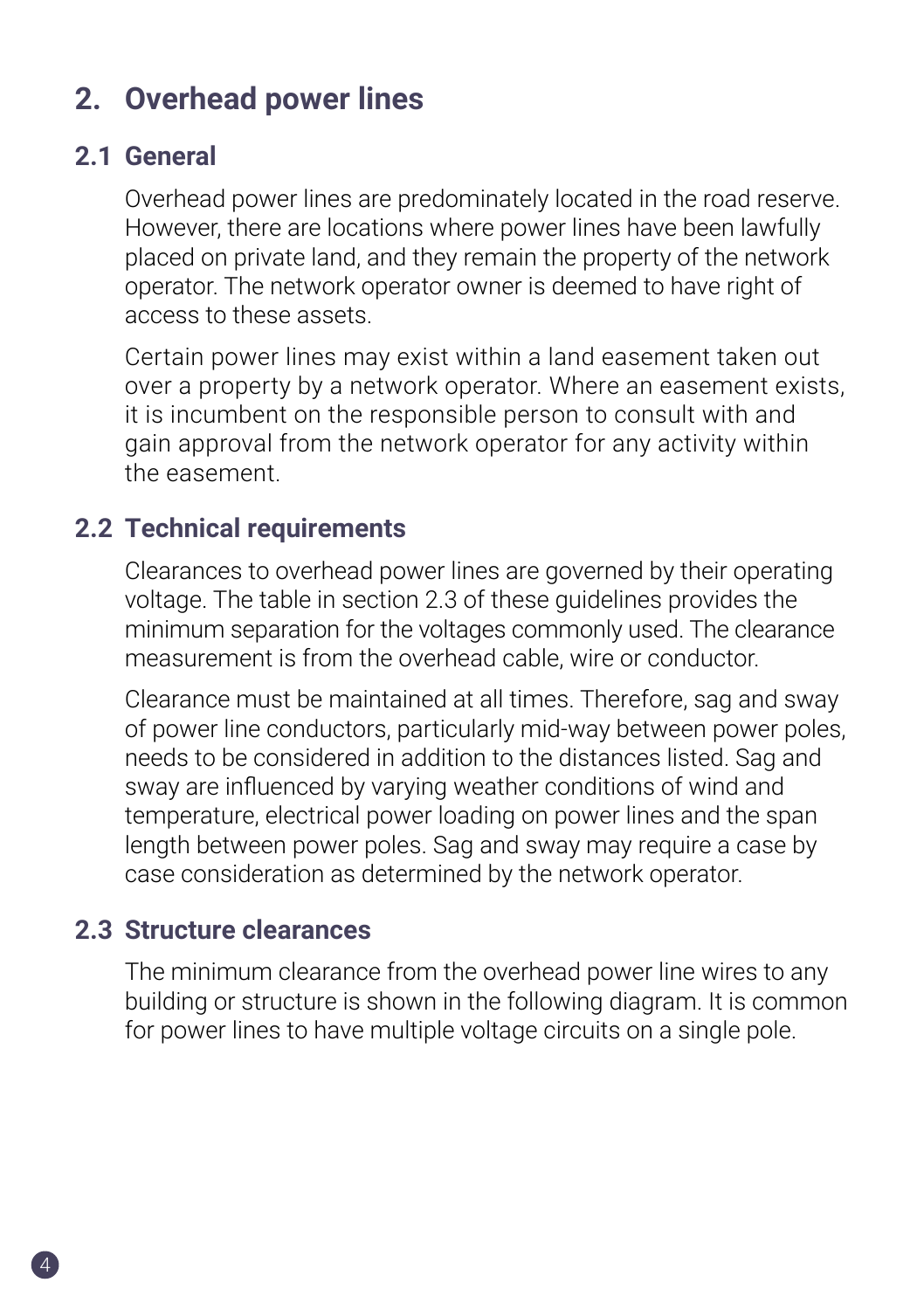

#### **Clearances from structures1**

<sup>1</sup> Reproduced with the permission of Standards Australia Limited © 2016. Copyright in AS/NZS 7000:2016 vests in Standards Australia Limited and Standards New Zealand.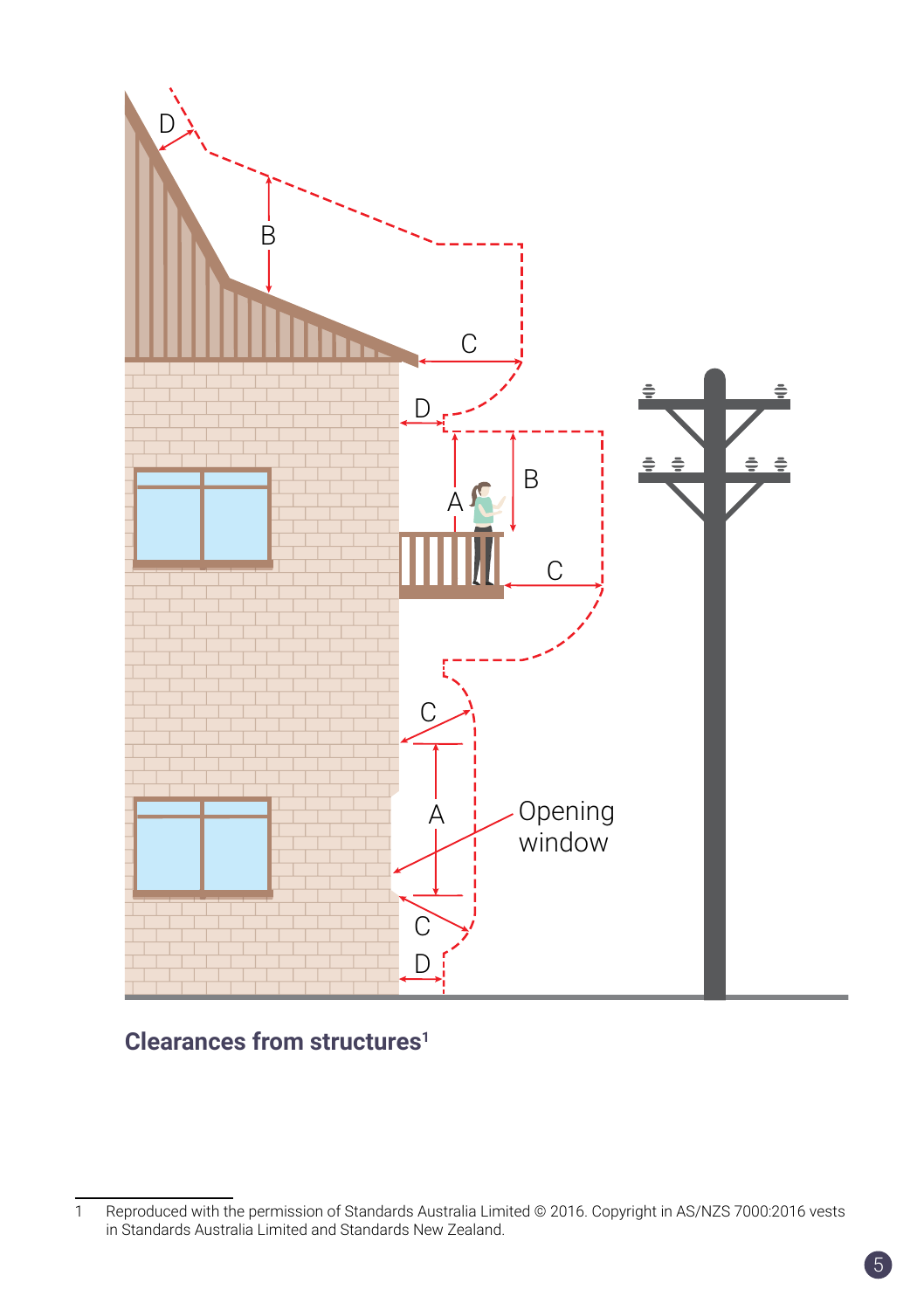#### **Clearances for the different voltages (U volts)2**

|                                                                                                                                                                                                                              | $U \leq 1000V$   |                        | U > 1000V             |                                               |                                                  |
|------------------------------------------------------------------------------------------------------------------------------------------------------------------------------------------------------------------------------|------------------|------------------------|-----------------------|-----------------------------------------------|--------------------------------------------------|
| Clearance                                                                                                                                                                                                                    | <b>Insulated</b> | <b>Bare</b><br>neutral | <b>Bare</b><br>active | <b>Insulated</b><br>with<br>earthed<br>screen | <b>Insulated</b><br>without<br>earthed<br>screen |
|                                                                                                                                                                                                                              | m                | m                      | m                     | m                                             | m                                                |
| A                                                                                                                                                                                                                            |                  |                        |                       |                                               |                                                  |
| Vertically above<br>those parts of any<br>structure normally<br>accessible<br>to persons                                                                                                                                     | 2.7              | 2.7                    | 3.7                   | 2.7                                           | 3.7                                              |
| B                                                                                                                                                                                                                            |                  |                        |                       |                                               |                                                  |
| Vertically above<br>those parts of any<br>structure not normally<br>accessible to persons<br>but on which a person<br>can stand                                                                                              | 2.0              | 2.7                    | 2.7                   | 2.7                                           | 2.7                                              |
| C                                                                                                                                                                                                                            |                  |                        |                       |                                               |                                                  |
| In any direction (other<br>than vertically above)<br>from those parts of<br>any structure normally<br>accessible to persons,<br>or from any part not<br>normally accessible to<br>persons but on which<br>a person can stand | 1 <sub>0</sub>   | 0.9                    | 1.5                   | 1.5                                           | 1.5                                              |
| D                                                                                                                                                                                                                            |                  |                        |                       |                                               |                                                  |
| In any direction from<br>those parts of any<br>structure not normally<br>accessible to persons                                                                                                                               | 0.1              | 0.3                    | 0.6                   | 0.1                                           | 0.6                                              |

<sup>2</sup> Reproduced with the permission of Standards Australia Limited © 2016. Copyright in AS/NZS 7000:2016 vests in Standards Australia Limited and Standards New Zealand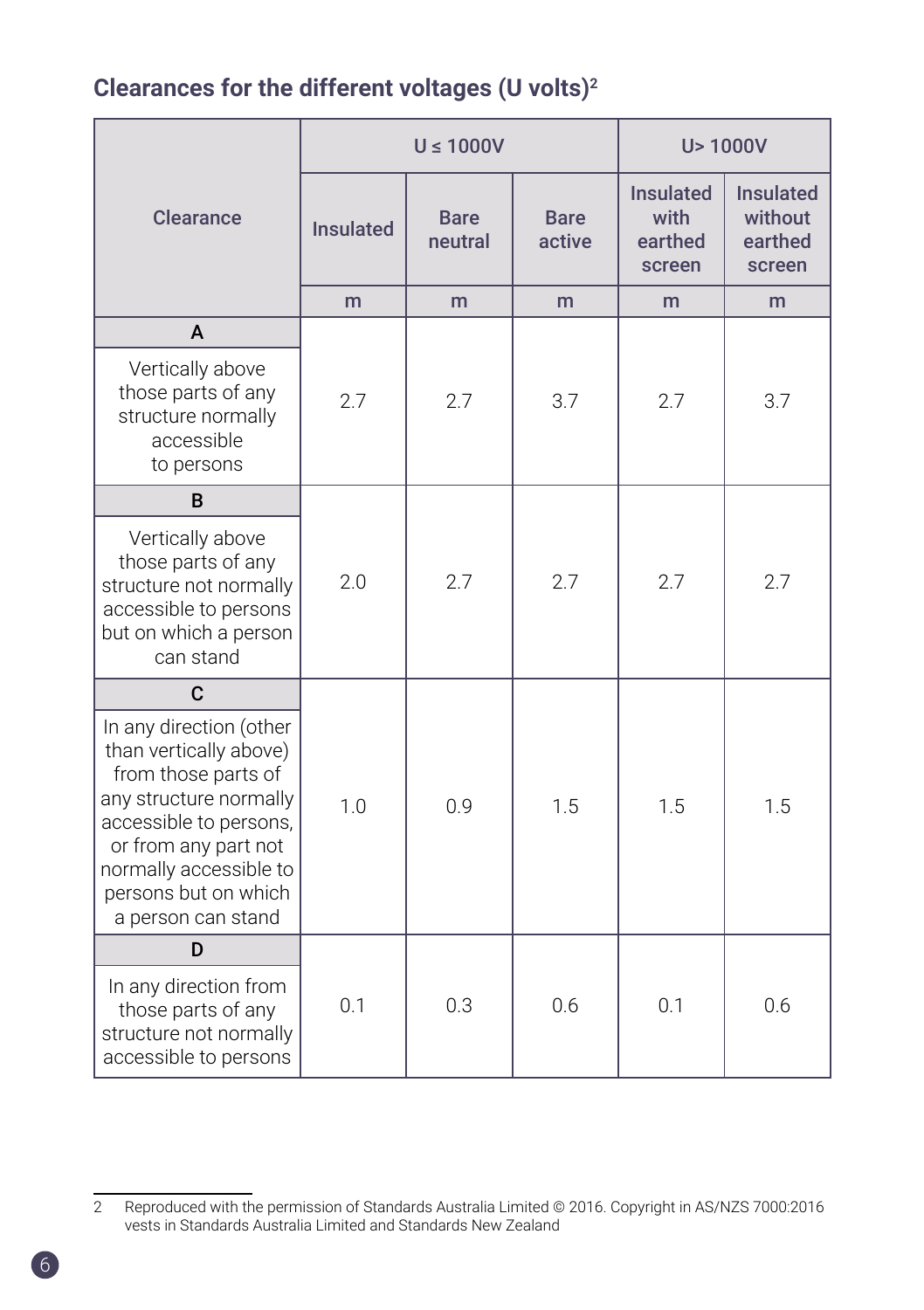|                                                                                                                                                                                                                              | 1000V<br>$< U \le$<br>33kV | 33kV<br><u≤<br><b>132kV</b></u≤<br> | <b>132kV</b><br><u≤<br><b>275kV</b></u≤<br> | <b>275kV</b><br><u≤<br>330kV</u≤<br> | 330kV<br><u≤<br>500kV</u≤<br> |
|------------------------------------------------------------------------------------------------------------------------------------------------------------------------------------------------------------------------------|----------------------------|-------------------------------------|---------------------------------------------|--------------------------------------|-------------------------------|
| <b>Clearance</b>                                                                                                                                                                                                             | <b>Bare or</b><br>covered  | <b>Bare</b>                         | <b>Bare</b>                                 | <b>Bare</b>                          | <b>Bare</b>                   |
|                                                                                                                                                                                                                              | m                          | m                                   | m                                           | m                                    | m                             |
| A                                                                                                                                                                                                                            |                            |                                     |                                             |                                      |                               |
| Vertically above those<br>parts of any structure<br>normally accessible to<br>persons                                                                                                                                        | 4.5                        | 5.0                                 | 6.5                                         | 7.0                                  | 8.0                           |
| B                                                                                                                                                                                                                            |                            |                                     |                                             |                                      |                               |
| Vertically above<br>those parts of any<br>structure not normally<br>accessible to persons<br>but on which a person<br>can stand                                                                                              | 3.7                        | 4.5                                 | 6.0                                         | 6.5                                  | 7.5                           |
| C                                                                                                                                                                                                                            |                            |                                     |                                             |                                      |                               |
| In any direction (other<br>than vertically above)<br>from those parts of<br>any structure normally<br>accessible to persons,<br>or from any part not<br>normally accessible to<br>persons but on which<br>a person can stand | 2.1                        | 3.0                                 | 4.5                                         | 5.0                                  | 6.0                           |
| D                                                                                                                                                                                                                            |                            |                                     |                                             |                                      |                               |
| In any direction from<br>those parts of any<br>structure not normally<br>accessible to persons                                                                                                                               | 1.5                        | 2.5                                 | 3.5                                         | 4.0                                  | 5.0                           |

#### The responsible person must consult the network operator.

Reproduced with the permission of Standards Australia Limited © 2016. Copyright in AS/NZS 7000:2016 vests in Standards Australia Limited and Standards New Zealand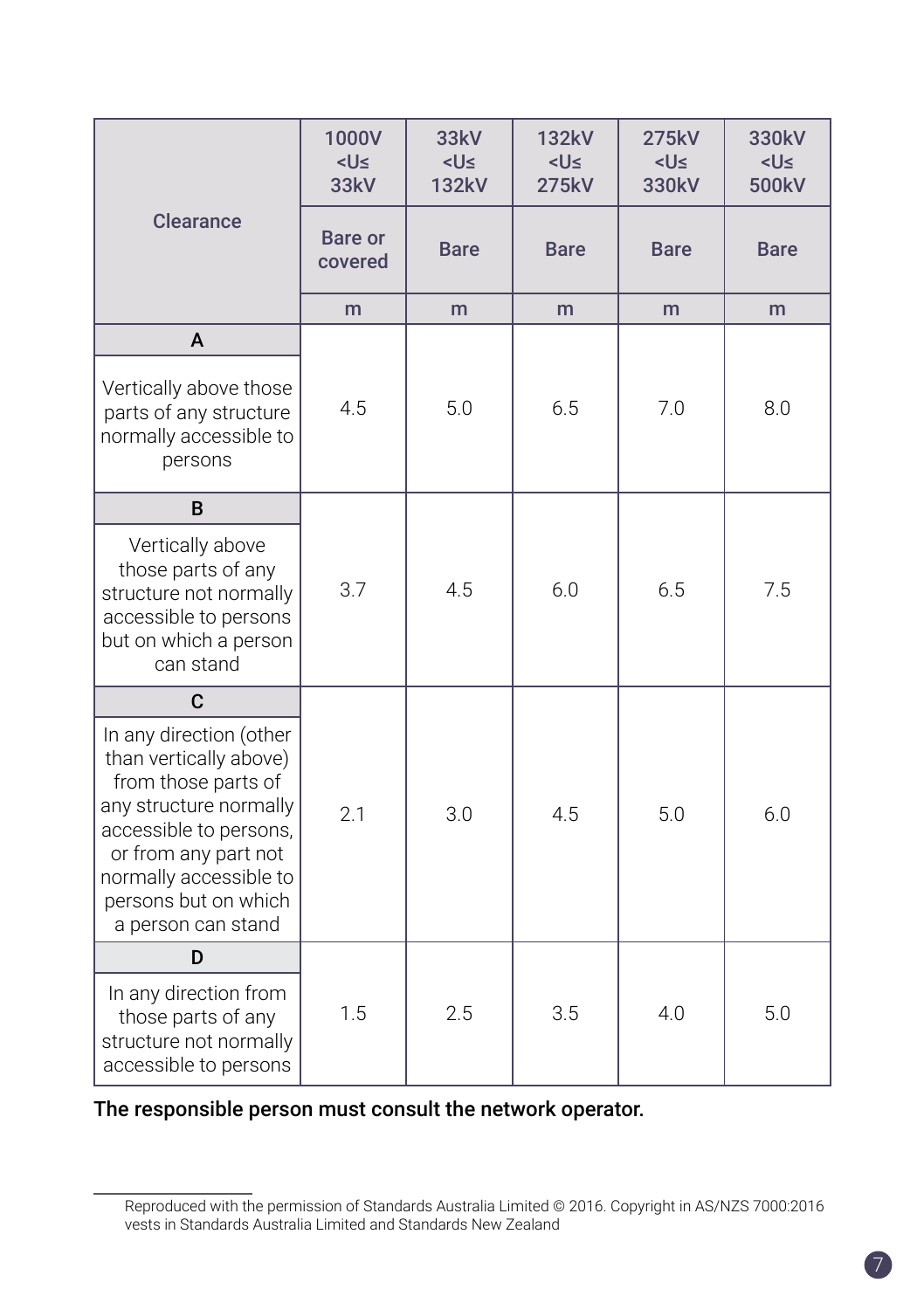## <span id="page-9-0"></span>**2.4 Consideration for construction and maintenance**

Designers should consider the implications for safety during construction and future maintenance of buildings and structures in the vicinity of overhead power lines. Provision should be made for the safety of personnel required to access facades during construction and maintenance as required by the OSH Act and the OSH Regulations and be included by the designer as part of the construction and future maintenance documentation.

# **3. Underground Power Cables**

#### **3.1 General**

Underground power cables are predominately located in road reserves. However, there are locations where power lines have been lawfully placed on private land, and they remain the property of the network operator The network operator owner is deemed to have right of access to these assets.

Connection equipment to the underground cables is predominately located on private land and by legislation this equipment is to be taken to have been lawfully placed and will continue to be the property of the network operator. The network operator is deemed to have right of access to their assets.

#### **3.2 Equipment types**

It is not uncommon for network operators to have multiple cables buried in a single location. Many of these cables can be at different voltages and will require specific safety clearance requirements.

Much of the connection equipment for underground cables sit above the ground. This equipment comprises:

- switchgear housed inside kiosks, compounds and buildings;
- transformers housed inside kiosks, compounds and buildings;
- pillars providing electrical supplies to separate properties; and
- pits providing electrical supplies.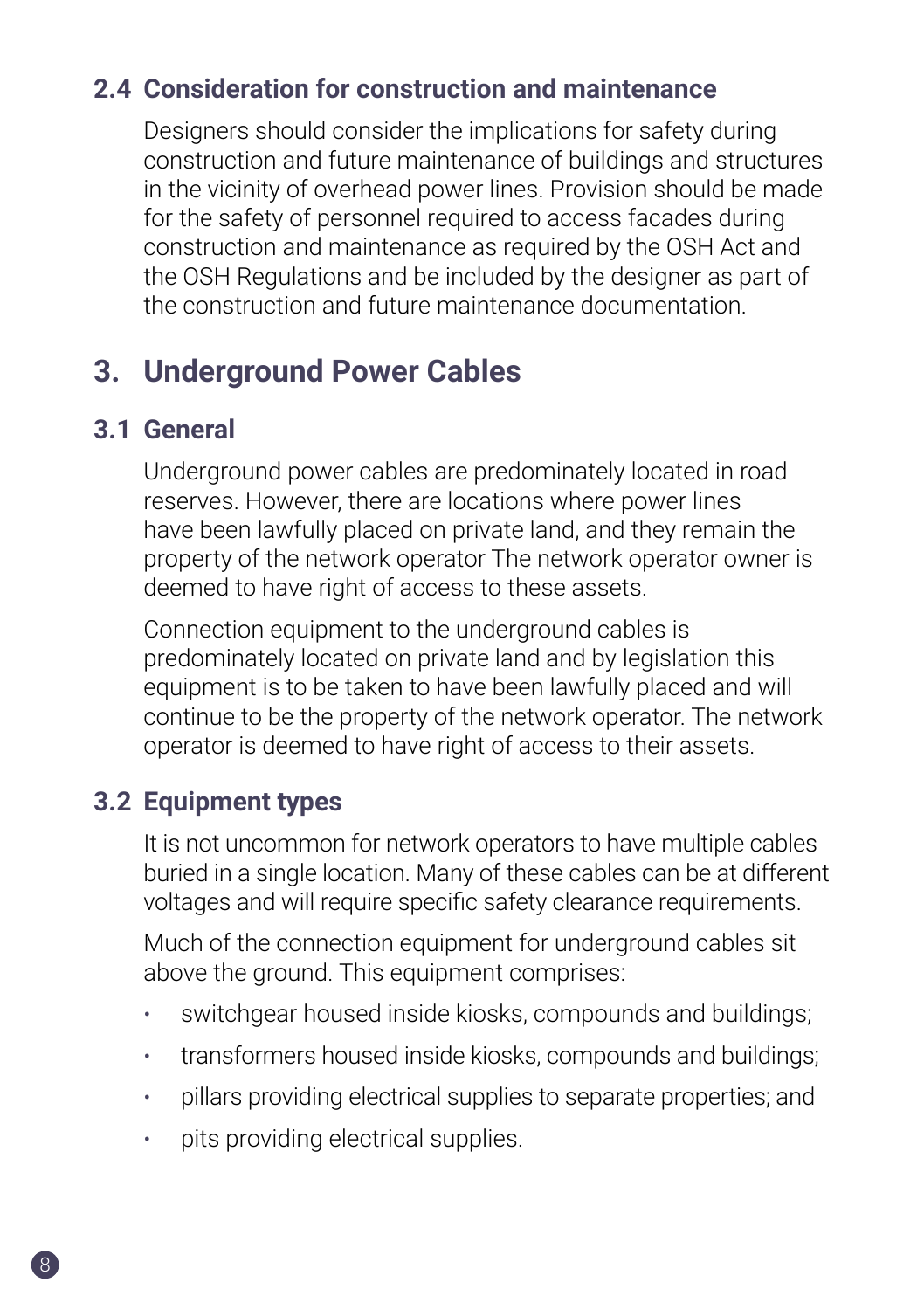## <span id="page-10-0"></span>**3.3 Technical requirements**

Network operators need unimpeded safe access to their assets. Design of buildings, structures and vehicular access must consider the location of network operator assets to ensure equipment access is maintained and is not vulnerable to damage by vehicles.

Excavation at building sites must ensure adequate shoring to protect network operator assets and the safety of site personnel working near electrical equipment.

## **3.4 Dial Before You Dig**

Responsible persons should always confirm the location of underground assets prior to any activity.

Confirmation should occur at the planning and design phases of a building project.

Confirmation of underground assets should be undertaken again before construction begins.

# **4. Network operators**

#### **4.1 Network operator contacts**

During planning, design and construction all queries should be made to the relevant network operator.

| <b>Horizon Power</b>                                                                             | <b>Rio Tinto Iron Ore</b>                                                                                   |
|--------------------------------------------------------------------------------------------------|-------------------------------------------------------------------------------------------------------------|
| Horizon Power, Head Office<br>Stovehill Road<br>Karratha WA 6714<br>karratha@horizonpower.com.au | $\rm R$ io Tinto Iron Ore - Utilities<br>GPO Box A42<br>Perth WA 6837                                       |
| Western Power                                                                                    | <b>BHP Billiton Iron Ore</b>                                                                                |
| Western Power<br>GPO Box L921<br>Perth WA 6842                                                   | BHP Billiton Iron Ore Supply<br>Authority<br>PO Box 65<br>Newman WA 6753<br>supplyauthority@bhpbilliton.com |